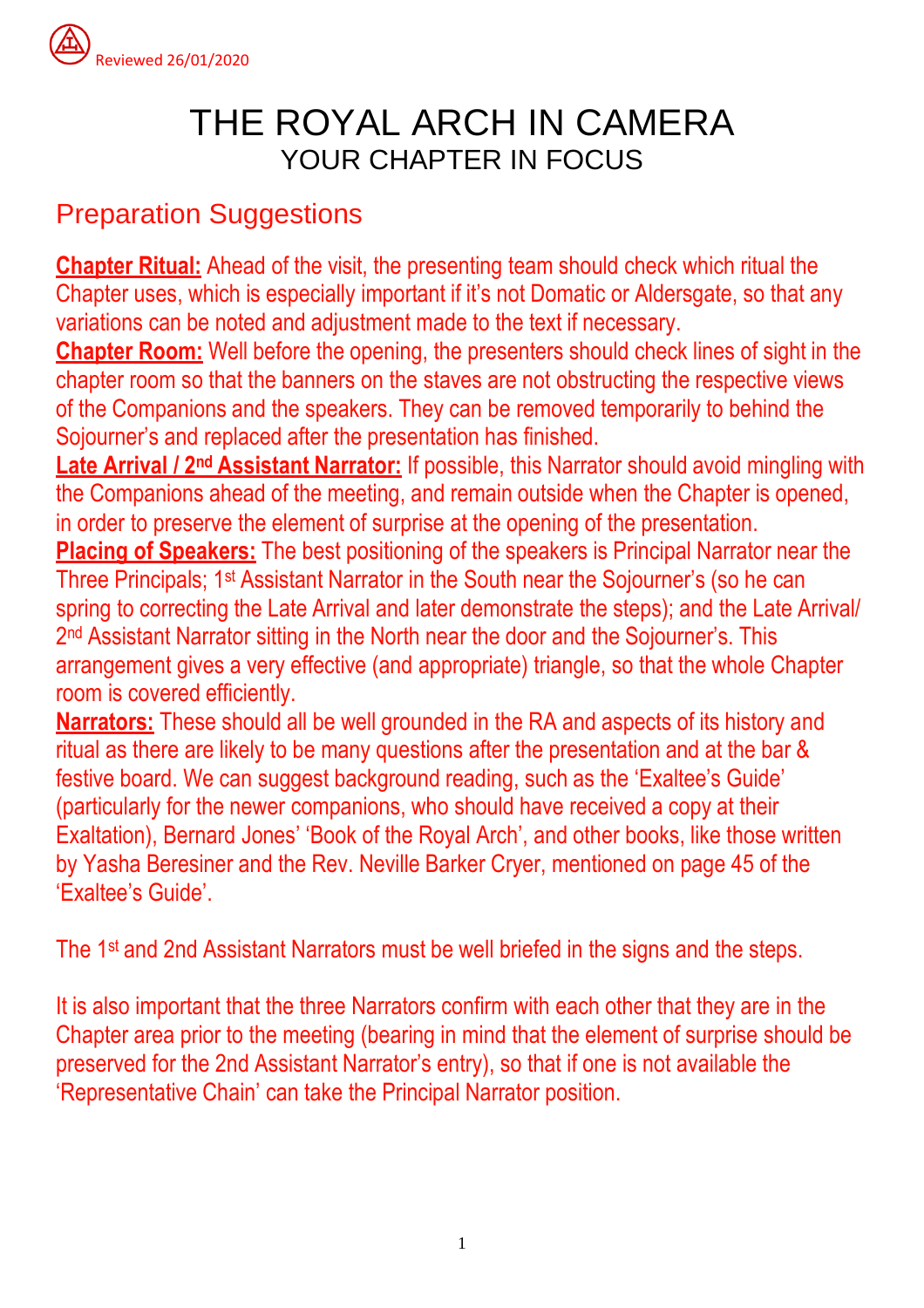## **Principal Narrator**

Most Excellent, your Excellencies and Companions,

May I thank you for welcoming the In Camera team to your Chapter today. Let me first explain why we call our presentation "The Royal Arch In Camera". We all think of the word 'camera' as describing an apparatus for taking pictures. However, its other meaning is 'a vaulted room', and the expression 'in camera' is used to describe a meeting 'in private'. So it is a really appropriate title as we are explaining something of the history and symbolism of the Royal Arch at the Convocation here today.

We plan to give you some guidance about the protocols and procedures in a Chapter, explain the characters portrayed in the various offices, and point out some important aspects of symbolism in the allegory of the Royal Arch story. We should also like to acknowledge that the idea for this presentation came from E. Comp. Ian Crawford; also, that much of our background information has come from the works of Bernard Jones and the late Reverend Neville Barker Cryer.

*At this point there should be a knock on the door. The "Representative Chain" suggests that the ME receives the late arrival. (The Principal Narrator may also wish to put a hand gently on the shoulder of the DC and ask him to remain in his seat, if he has not been briefed beforehand)*

*The Companion appears, wearing his sash over the wrong shoulder, with his jewel misplaced in his breast pocket. He stands in a Lodge POA, and gives the sign to the MEZ, not to the name on the pedestal, displays his thumbs and reverses his hand movements. Before he takes his seat, the 1 st Assistant Presenter speaks.*

**1 st Assistant Narrator:** *(leaping to his feet from the left side where he has been discreetly sitting)*

*Ideally the 1 st Assistant Narrator should learn what he has to say, to ensure that he covers all the points needed.*

*Most Excellent, please excuse me for a moment. Dear Companion, I must stop you before you sit down. You are not wearing your regalia properly and you're giving the Reverential or Hailing Sign from the wrong place and in an incorrect manner. To parody Morecambe & Wise, you are doing some of the right things, but not necessarily in the right order! Let me take you through the correct procedure and the Companions here will all be reminded how it should be done*.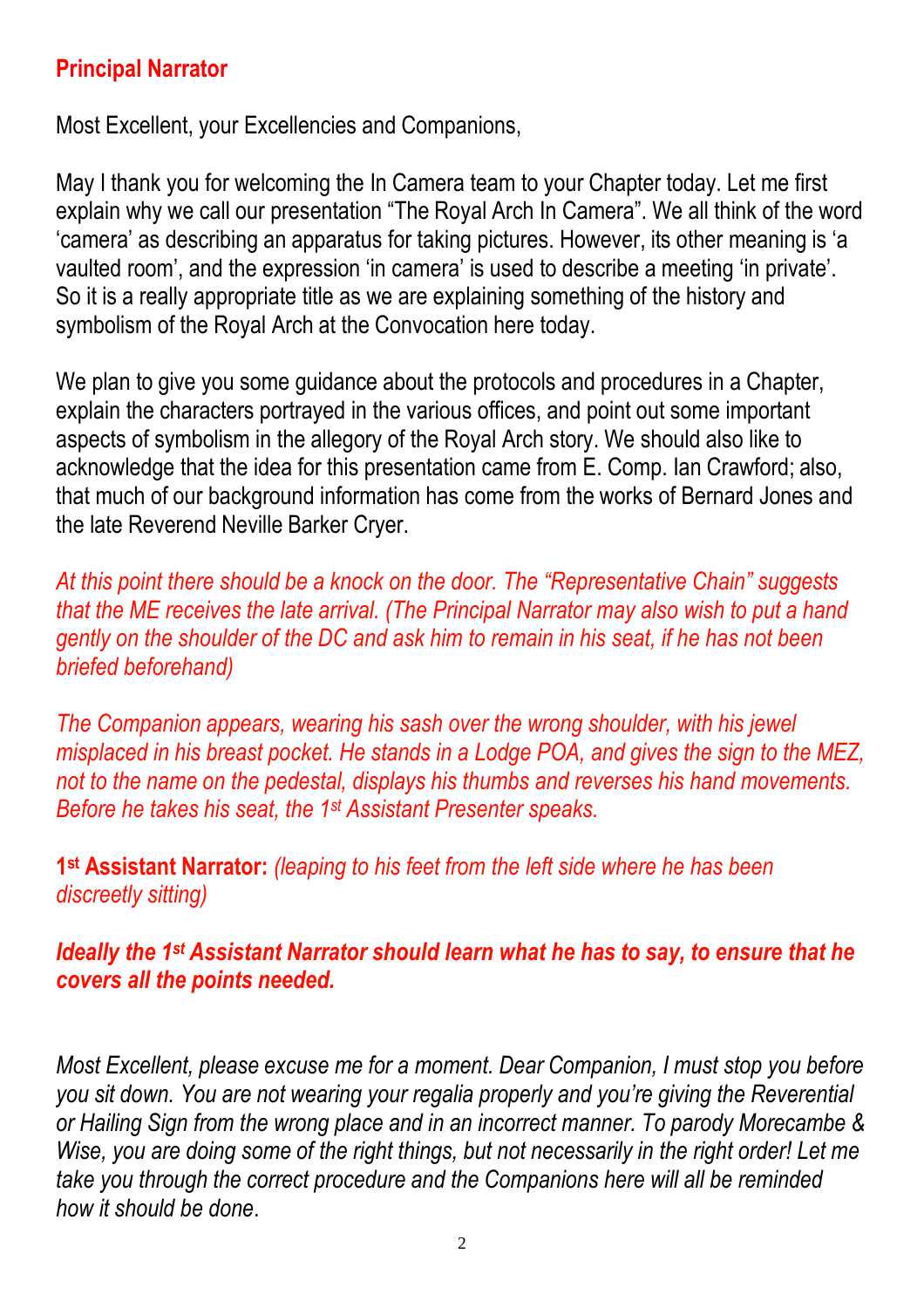*The 1 st Assistant Narrator then explains to the Companion, with a demonstration the whole Chapter can see, how the sash & jewel should be worn, where the POA is, and the proper method of giving the Hailing Sign. This is best done by the 1 st Assistant Presenter going through the process at the Chapter POA, while the Late Arrival stands back at a Lodge POA, from where he will have given his signs anyway. Then the Late Arrival can be brought forward to the Chapter POA and talked through the sign as he is shown how it should be given. This should all be done slowly and methodically as it is also a demonstration to all the Companions present.*

*Your ribbon or sash should be worn over your left shoulder so that it hangs down on the right hand side of your body – the opposite side to where you would normally wear your sword. This is in allusion to those Companions who assisted at the building of the Second Temple, who, "each with the trowel in his hand and sword by his side were ever ready to defend the City and Holy Sanctuary". In this instance the right hand held the trowel, while the sword was in the left, and there is a further allusion to this in the toast to the pious memory of the Grand Originals at the Festive Board, where the glass is always held in the left hand. And, of course, you shouldn't forget that the penal sign in the RA is the only perfect sign in Freemasonry given with the left hand.*

*Also, your jewel is misplaced, the clue is in the name, as this is a breast jewel and takes priority over any other jewel that you may wear, it should be placed on your left breast nearest your heart. You must always wear your RA jewel at all craft meetings.*

*When entering the Chapter, a companion should go to the POA, in the West, midway between the PS and the KS, to give the R or H Sign. In all cases the sign is directed to the pedestal, and not to the Principals. No steps are taken before the signs are given and the thumb is kept concealed within the hand. The left hand with the thumb concealed is raised to the forehead with the thumb-side of the hand against the forehead as if shading the eyes. After a distinct pause, the right hand, also with the thumb concealed, is raised to the left breast as in the Sign of Reverence.*

*After a slight pause, the sign is dropped, not cut, by dropping both hands to the sides. The sign should be given reverentially, without haste, and without flourishes.*

**Principal Narrator:** Well, this might be a good moment to introduce my two fellow Narrators for this evening. The brash companion who interrupted, is in fact E. Comp….., and our hapless late arriving companion is E. Comp…… They will both be assisting in the presentation this evening.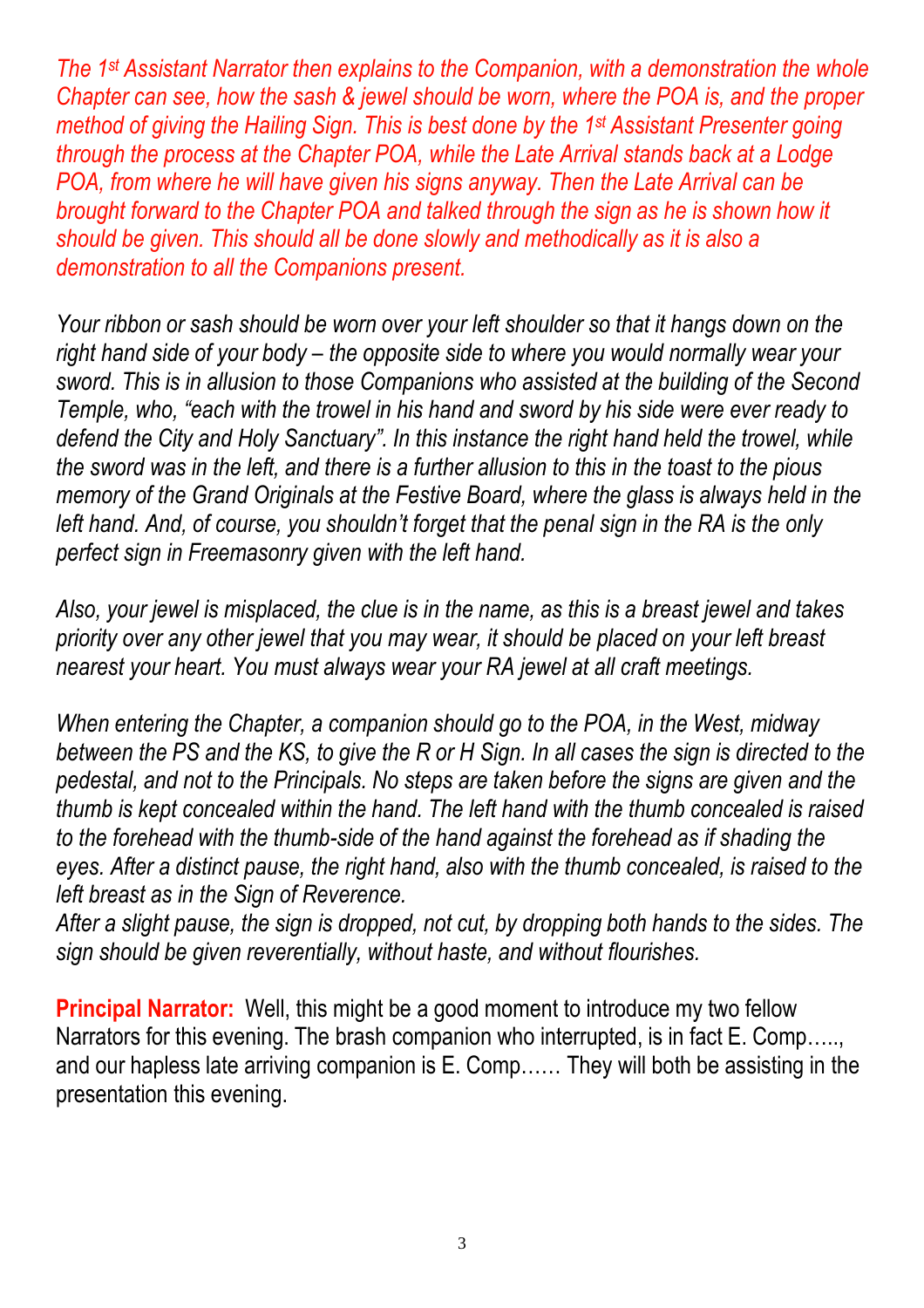*This may need to be finessed, depending on the moment of arrival by the latecomer. If there is a delay in the late arrival's entrance, then the Principal Narrator should continue with his historical introduction, which can be restarted after the dress code & signs have been explained.*

**Principal Narrator:** Let's start/restart *(depending on the situation*) by giving you a little background. Let's go back to the Third Degree in our Craft Lodges. The story described in the Third Degree takes place around 950 BCE (which stands for 'Before Common era'). Solomon is King of the Kingdom of Israel and head of the 12 Tribes.

The Temple at Jerusalem has been completed and the Ark of the Covenant deposited in the Holy of Holies. However, the principal architect of the Temple, Hiram Abif, has been murdered and thus the secrets of a Master Mason lost.

Solomon continued his reign for another 20 years, dying around 931 BCE. Although we masons regard Solomon as a great king, he was not universally popular throughout the Kingdom, as taxation was always high. The ten northern tribes refused to accept his son, Rehoboam *(Re-ha-bo-am),* as his successor and broke away, continuing to be called the Kingdom of Israel, or the Northern Kingdom. The tribes of Judah (Solomon's tribe) and Benjamin remained loyal to Rehoboam and became the Kingdom of Judah, or the Southern Kingdom, with Jerusalem as its capital.

The Northern Kingdom of Israel existed as an independent state until around 720 BCE, when it was conquered by the Assyrian Empire and most of its population was either killed, or exiled throughout Asia and Africa. This led to the legend of the Ten Lost Tribes, which is why today some people from Ethiopia, for example, still claim to be of Jewish descent.

The southern Kingdom of Judah remained intact until about 598 BCE, when Jerusalem was attacked by the Babylonians under Nebuchadnezzar *(Neb-bu-kad-nezzar).* The Temple (that is Solomon's Temple) was plundered and razed to the ground and the King Jehoiachin *(Je-ho-a-kin),* with the Royal Family and others, was carried away into exile in Babylon.

**1 st Assistant Narrator:** *And this is where the familiar Royal Arch story begins. The Israelitish Nation remained in exile in Babylon for 70 years until the Babylonians were themselves conquered by the Persians under their king, Cyrus.*

*The Persians, mainly for political reasons, were much more friendly to the Hebrew Nation (and, indeed, to many other minorities within their empire) and allowed them to return to Jerusalem and build the second Temple on the site of the first.*

*The Royal Arch story describes the return of the Children of Israel to Jerusalem, the commencement of excavations for this second Temple, and the momentous discovery that they made during their work.*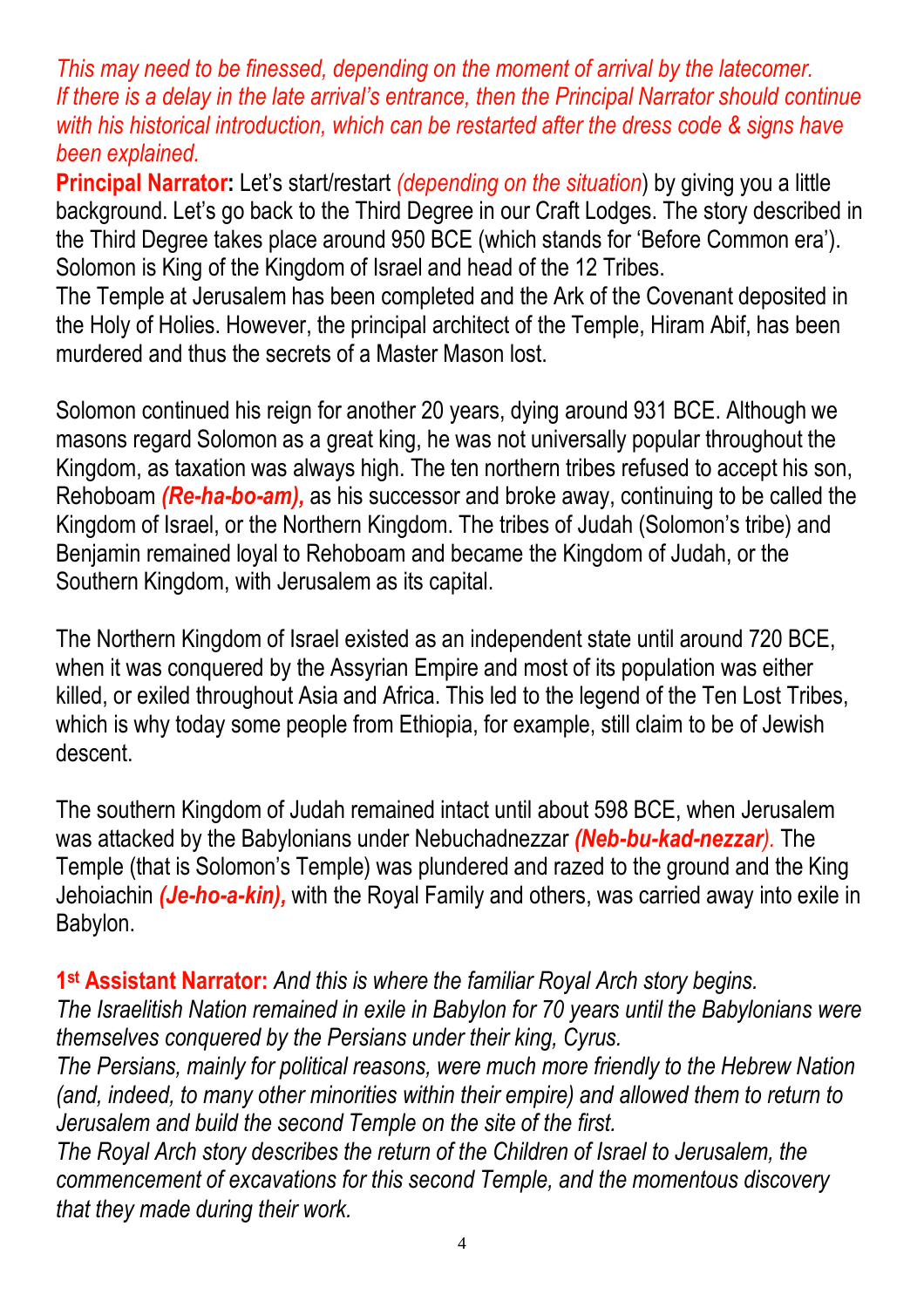**2 nd Assistant Narrator: We would now like to explain about the various offices in the Chapter, in particular those of the Sojourner's who conduct the Candidate through his Exaltation, rather like the Junior Deacon who looks after an Initiate in a Craft Lodge.**

**Before we tell you about the Sojourner's, there is some interesting background about them, and their roles, which I am sure will interest you. In the early 1800s, particularly in Lodges under the Antients' Grand Lodge, a Master Mason progressed from the Craft to the Holy Royal Arch through a ceremony known as The Passing of the Veils. This ceremony traced his progress along a path to spiritual enlightenment. There were four Veils, representing the four elements: Blue representing air and symbolising friendship; Purple representing water and symbolising union; Crimson or Scarlet representing fire and symbolising fervency & zeal; and White representing earth and symbolising purity.**

**Principal Narrator:** The Ceremony of the Veils is still practised in Scotland, Ireland, and in Bristol. Supreme Grand Chapter has also authorised a version which can be demonstrated just once a year in London. It has now been performed very successfully several times by members of the Metropolitan Grand Stewards Chapter.

So let us start our journey through the Royal Arch offices by considering these important characters, first the three Sojourners. *All three Sojourner's stand.*

**1 st Assistant Narrator:** *As their names suggest, these men arrived in Jerusalem as strangers and claimed the opportunity to 'sojourn', or to spend time in the company of the Companions, and assist them in the rebuilding of the Second Temple, on the site where the first formerly stood. At one stage in the 18th Century, all candidates for Exaltation were called 'sojourners' and three candidates were required for the ceremony, as happens now in some parts of the United States of America. At that time, the obligated candidates simply listened to a lecture, but, as the ceremony and Royal Arch allegory developed, the need for Sojourner's to be active officers became evident.*

**2 nd Assistant Narrator: The Second Assistant Sojourner** *(speaker waves him to step forward)* **is the most junior of the three and indeed in some places is called the Junior Assistant Sojourner. You may be interested to learn that, in West Yorkshire today, there is a Chapter that uses an older and much longer opening ritual, which involves the questioning by the MEZ of each officer on what his duties are. In the Second Assistant Sojourner's case, the answer is the 'Captain of the First Veil'. The duty of that office is 'to guard that blue veil and allow none to pass without giving the word and grip of that veil and to report the same to the Principal Sojourner who is 'Captain of the Third Veil'.**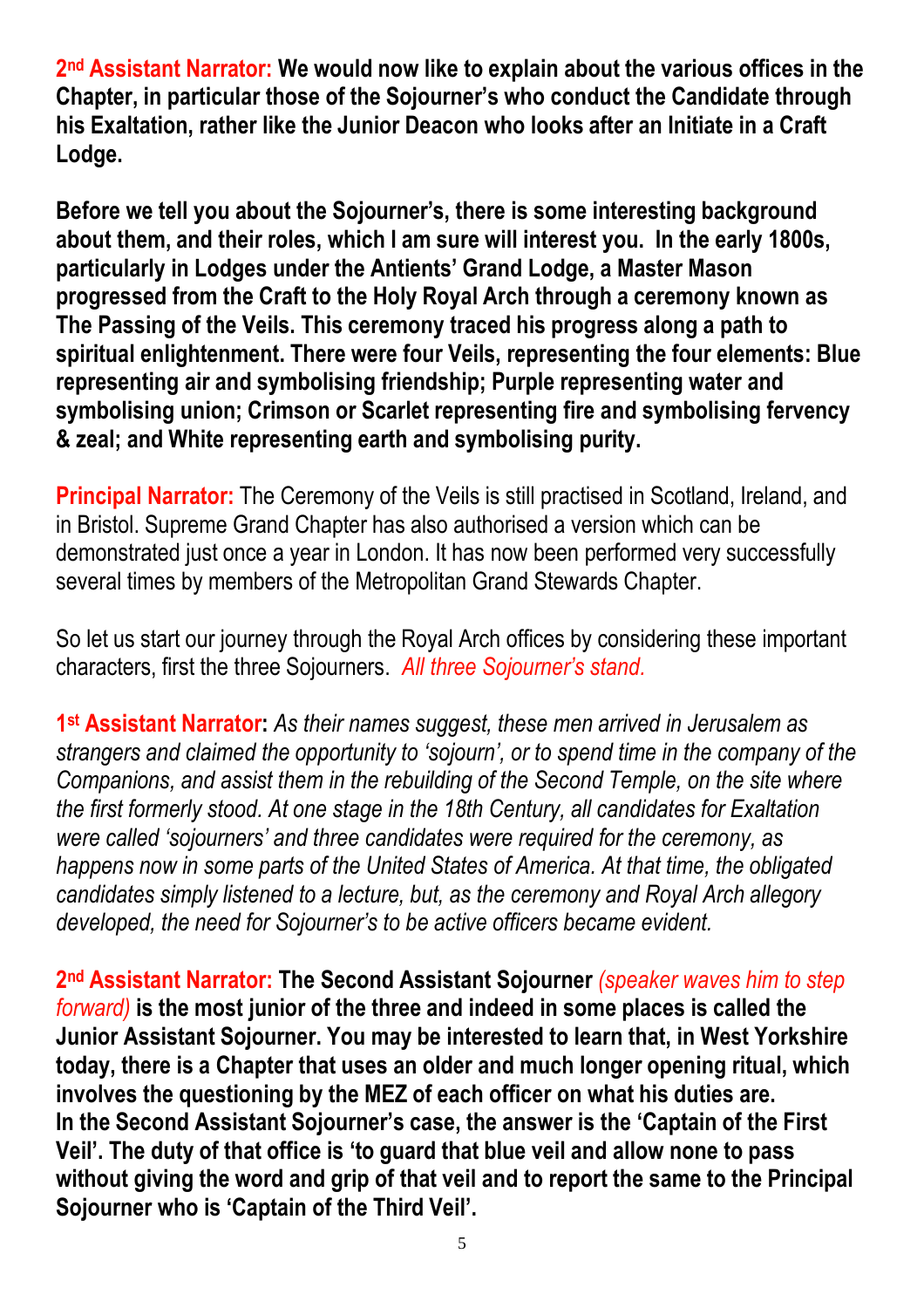**Thus is retained the memory of the older form of a part of Royal Arch Masonry, even though there is not the least semblance of a Veil in a Chapter today. Such practices remind us of the antiquity of our ceremonies and the fact that this office, like others, is not here just by chance.** *(2nd Assist Sojourner is waved back)*

**1 st Assistant Narrator:** *The traditional task of a* **First Assistant Sojourner** *(presenter waves him to step forward) was to offer his services as one of the Israelites returning from Babylon, to help reconstruct the Temple in Jerusalem that was destroyed by the Babylonians. In the Ceremony of the Veils the First Assistant was placed in charge of the second or purple Veil and was known as the 'Captain of the Second Veil'. Within the area behind that veil, candidates were reminded of the encounter between Moses and the Pharaoh who ruled Egypt before the release of the Hebrews from that land. It may be noted that, with this Veil, the ceremony emphasises the concept, or idea, of release from exile. It may also be of interest to learn that in Scotland it is the custom for this officer to be the one who is lowered into the vault, rather than the Principal Sojourner. (1st Assist Sojourner is waved back)*

**Principal Narrator:** As his name suggests, the **Principal Sojourner** *(presenter waves him to step forward)* is the senior of the three Sojourner's. In the Ceremony of the Veils, the Principal Sojourner was known as the 'Captain of the Third Veil'. Notably, as the candidate passed through that crimson Veil, the first mention of God's true name was given. It is also of interest that the password for the Crimson Veil is "Holiness to the Lord" and these words are, or should be, engraved on the Sceptre of every Third Principal. In addition, they appear in Hebrew form ("Kodesh lo Adonai") on the coat of arms of the United Grand Lodge of England, and they were the motto of the Antients' Grand Lodge. The fourth Veil, of white, representing purity, was a later introduction into the Veils ceremony and brings the candidate to the point where he is received by the Principals. After 1834 the Veils ceremony was discontinued in England and Wales and the form of ritual that is presently practised in the Royal Arch was established. The Principal Sojourner's role now is that of the discoverer of the true secrets in the vault, but it has always to be remembered that this is done on behalf of the candidate. Note that, while the Senior Warden in the West closes the lodge, so it is the Principal Sojourner's privilege to close the Chapter in the West. Another ancient link with Craft working is thus retained. The role of the Sojourner's in our ceremonies has been further enhanced recently by the recommendation from Metropolitan Grand Chapter that the "Sojourner's Readings", sometimes called the "Janitor's Readings", are used at each point that a candidate for exaltation is outside the Chapter. These enhance the experience for the Exaltee and for all the Companions attending the Exaltation Ceremony.

*The Sojourners now all sit*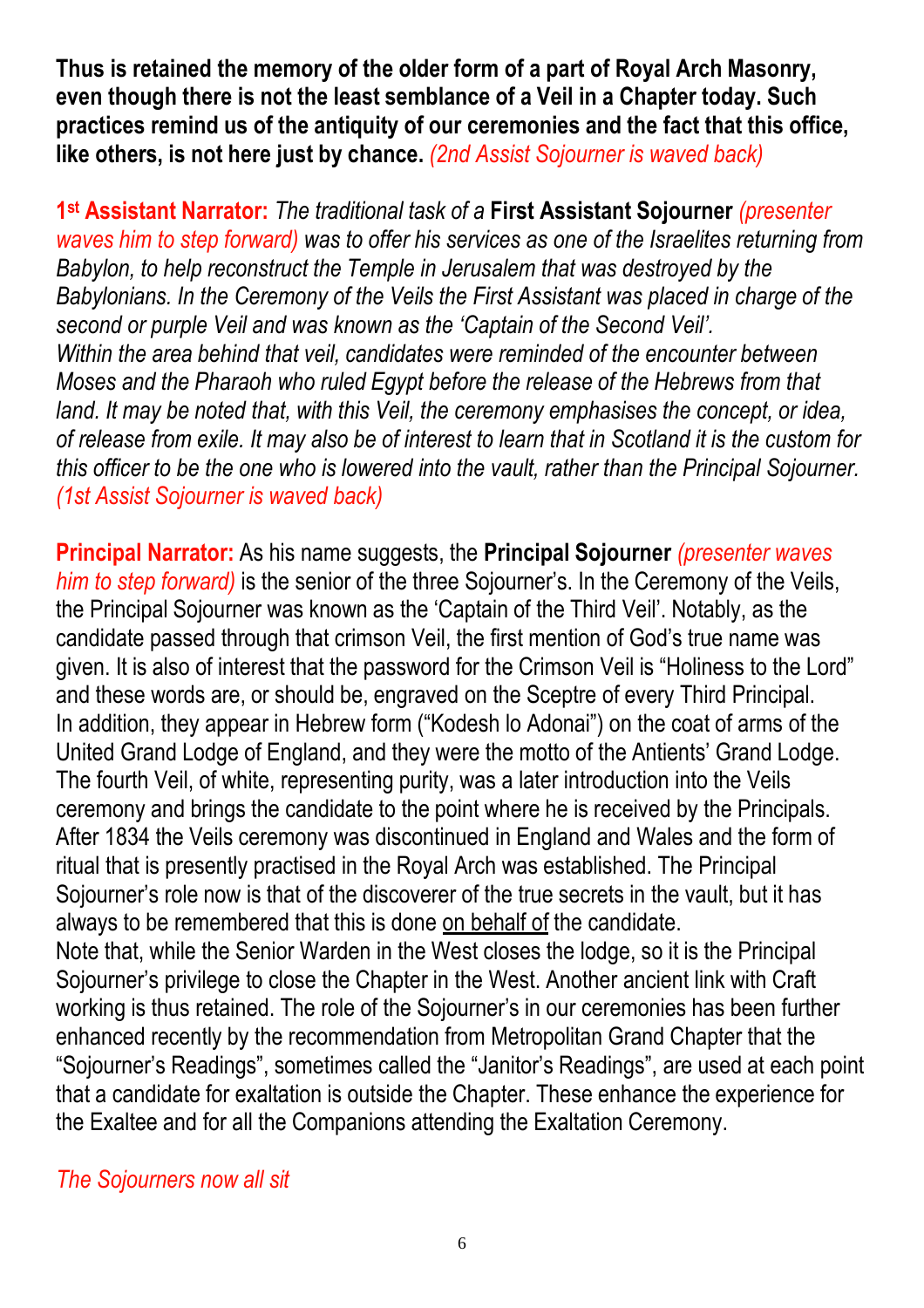**2 nd Assistant Narrator: Now we turn to the two Scribes: First to Scribe Nehemiah**  *(Nay-hem-eye-yah) (who now stands).* **The name Nehemiah means 'God's consolation'. He was the leader of the third group of the Children of Israel returning to Jerusalem. In exile, he had held the privileged position of being the King's cupbearer, but on learning that the walls of Jerusalem had been broken down, he asked the king for permission to return and rebuild them. This request was granted and he was sent to Judah as governor of the province, with a mission to rebuild the walls and defend the city. Once there, he defied the opposition of Judah's enemies on all sides – Samaritans, Ammonites, and Philistines – and rebuilt the wall and gates within 52 days. He then took measures to repopulate the city and to purify the returning Nation.**

**The distinction of his office is marked by his wearing a white surplice which is also the garb of a teacher. By comparison, the white surplices worn by the Sojourner's represent 'robes of innocence, reflecting purity of heart and rectitude of conduct'. Scribe Nehemiah's duty in the Chapter is to assist Scribe Ezra and to act as the gatekeeper to the Chapter. In some Chapters his high rank is further highlighted by giving him, rather than the Principals, the privilege of carrying out the veiling and unveiling of the pedestal. In any case, it is the two Scribes' privilege to equip the men who are engaged for the work of clearing the ground for the new Temple, and then further preparing them for their investiture. It is not a menial task, but a respected office, and Scribe Nehemiah is the first officer of the Chapter to receive a candidate when he is admitted into the Chapter room. Also, in some versions of the ritual, as in Metropolitan ritual, for example, it is his role to instruct the candidate how to advance to the pedestal.**

#### *Nehemiah sits and Scribe Ezra now stands at the indication of the speaker*.

**1 st Assistant Narrator: Scribe Ezra** *was born in Babylon, like many of the other great leaders, patriots and sages that the Hebrew Nation had produced in exile. In the Scriptural account, he was the leader of the second group of Israelites who returned to Jerusalem. Much of the building of the second Temple had been completed by the time he arrived, so his task was to ensure the restoration of the Law of Moses. His duty was to ensure that this Law was taught and followed by those attached to the Temple, whether as its servants or as worshipers. That is why in our Chapter lectures he is described as an 'expounder of the Sacred Law'.*

*The name, Ezra, means 'help'. Although he was a Scribe, he was also a priest and a member of the priestly family of Aaron.*

*His work was especially necessary because the returned exiles had become used to speaking and writing in the Chaldean (Cal-dee-an) tongue and they now had to become familiar again with the original Hebrew text of the Scriptures.*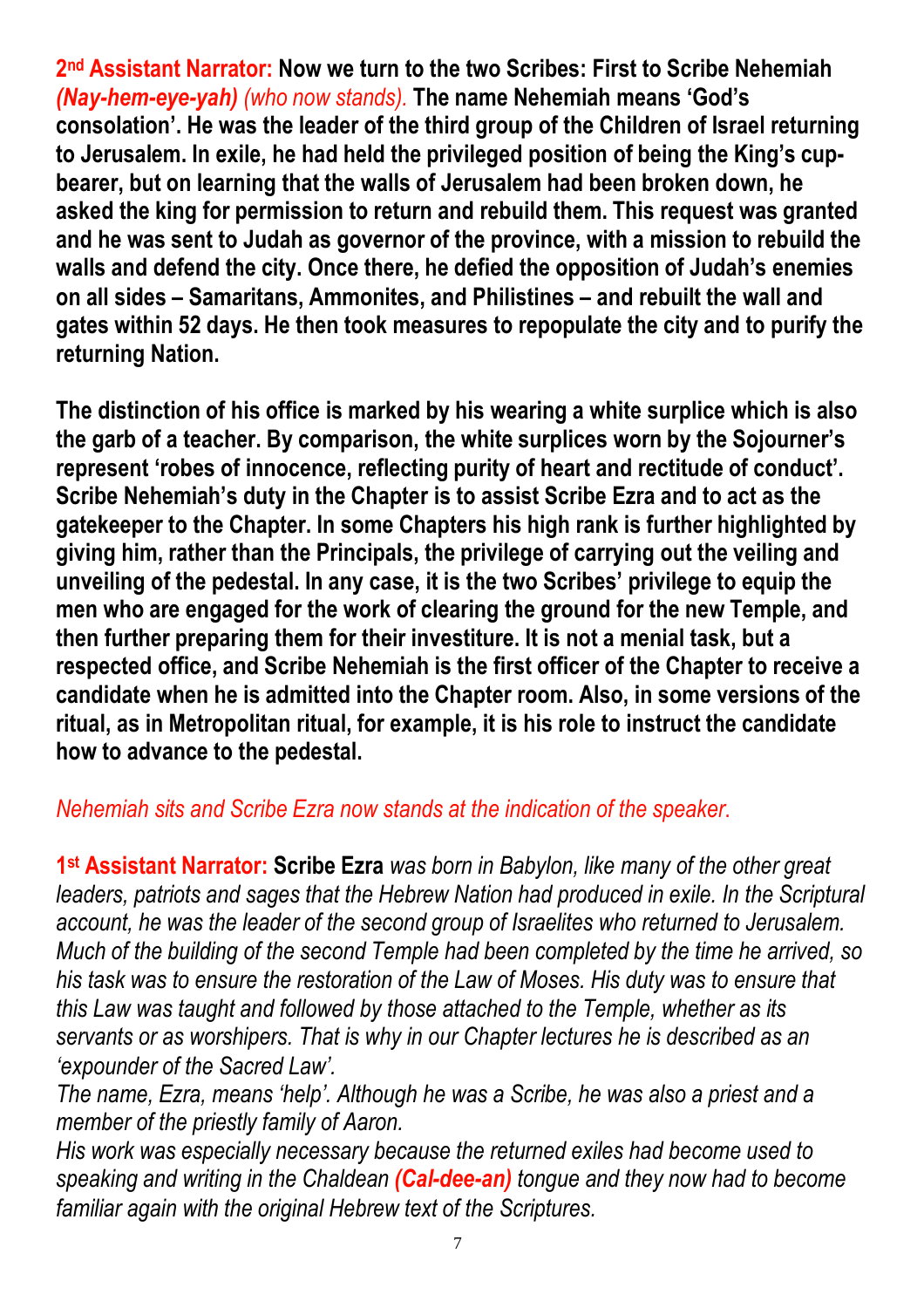*Because he was a learned person who sought to instruct the people in the Holy Scriptures, it is not surprising that in English Chapters he too wears a surplice, the dress of a speaker or teacher in the established church of this land. The white of his clothing also relates to the white Veil that was reached after a candidate had passed the three other Veils in the Veils Ceremony. As explained earlier, that white and final Veil separated the candidate from the Holy of Holies where the three Principals were meant to be seated. Many Chapters required the Scribes to stand by the eastern-most staves (points to them) when the candidate was being obligated. (Ezra sits)*

**2 nd Assistant Narrator: We now come to the three Principals in the Chapter, starting with Joshua, the Third Principal.** *(Joshua stands)*

**Joshua is the third Principal who assists in the ruling of the Chapter. His name means 'the God who saves' and his role is not only that of a priest, but that of a High Priest. It is he and not his father Josedech** *(Jo-ze-deck)* **who has that high honour. He was the first High Priest to be appointed to the Second Temple. That is why his sceptre is capped by a 'mitre'. His Sceptre also has, or should have, the words "Holiness to the Lord" engraved on it, the password of the Crimson veil. Some of you may have misunderstood the words in the ritual "Joshua, son of Josedech, the High Priest", which you can see actually means the High Priest called Joshua who was the son of Josedech. I hope that this clears up any confusion. One of Joshua's duties was to identify the religious artefacts that were brought back from Babylon with the returning Israelites. Significantly, it was Joshua who went into the Sanctum Sanctorum once a year, to offer up incense to God in seeking atonement for the sins of the people.**

**In earlier days, and still in a few English Chapters, the person in Joshua's chair wore a breastplate showing twelve jewels, as did the High Priest on the Day of Atonement when he entered the Holy of Holies.**

**These jewels represent the twelve tribes of Israel, the same as those represented on the ensigns on the floor. It is worth noting that the three Principals also used to wear headgear, the emblems of which are now represented on their sceptres. In a very few Chapters, head-dresses, generally in the form of crowns, are still worn to this day. The mitre and breastplate of the third Principal represent the omnipotence of God (in plain English, being all powerful). It is the Almighty who has entrusted to his people, and to the priests in particular, the sacred knowledge of the Scriptures, prayers and ceremonies that were revealed to Israel.**

**That is why it is usually Joshua's responsibility to pray and read passages from the Volume of the Sacred Law at our convocations.** *(Joshua sits)*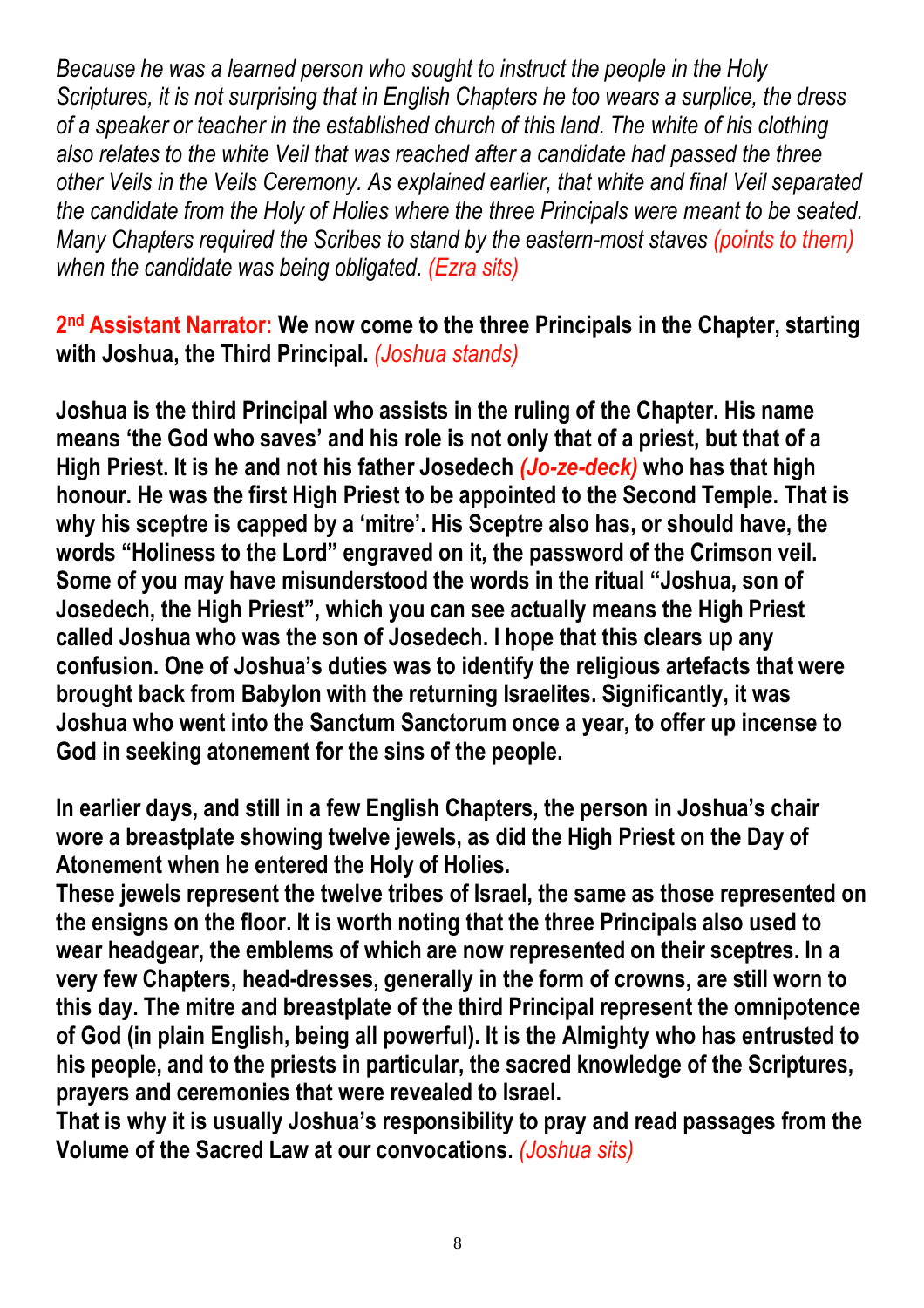## *Haggai stands*

**1 st Assistant Narrator: Haggai** *(Hag-eye)* **the Prophet** *travelled with Zerubbabel back to Jerusalem and was the one who urged the people to proceed with the rebuilding of the second temple. He is the second Principal appointed to rule in the Chapter. He possesses a part of the ancient Knowledge that is peculiar to a Chapter. It may interest you to know that, in some old Chapters, it is still customary for all present to form threes when opening and closing the Chapter, just as the Principals do. This is to prove that all those present are fully qualified members. It is also to remind the Companions of the princely, prophetic, and priestly aspects of our Order by so taking part.*

*The name, Haggai, means 'festive' and Haggai is one of the twelve prophets with an Old Testament Book. His role as a prophet is marked by the rod or sceptre he bears which carries an 'All Seeing Eye', symbolically representing the omniscience of the Almighty (or, in plain English, that the Almighty is all knowing). Haggai's role after the return of the Children of Israel from exile in Babylon was that of a Scribe and he acted in that capacity in the first Sanhedrin that was set up after the Israelitish Nation had settled again in Jerusalem. The Sanhedrin was the council set up to govern the People, and was composed of 70 of the Elders. In addition, there was a President, usually the High Priest, who had a casting vote, and Masonic legend suggests that King Solomon was also a member, making 72 in all. (Haggai sits)*

### *Zerubbabel stands*

**Principal Narrator:** Zerubbabel is a descendant of King David and a grandson of Jehoiachin, who was King of Judah when the Babylonian King, Nebuchadnezzar, took the Israelites into captivity. His name means 'God the Father in the East', and he was a prince and leader of the Children of Israel in exile in Babylon.

His sceptre bears a crown which reminds us of God's omnipresence. (or, in plain English, existing everywhere). He was the one given authority by Cyrus, the Persian ruler, to lead the first group back to Canaan and Jerusalem, where the city and temple were to be rebuilt. His task and responsibility, together with the two other Principals, is to appoint suitable people to the work, and to reveal to them the full knowledge that we share in a Chapter.

He is the first Principal of the Chapter and in charge of the convocation. The Chapter is the place where those who are fully qualified Master Masons reach the climax and completion of the journey through pure, Antient Freemasonry.

Three Principals are needed to rule a Chapter, as originally the great secret of construction was to know how to form a right-angled triangle which could then be used as the basis for the design and erection of a building.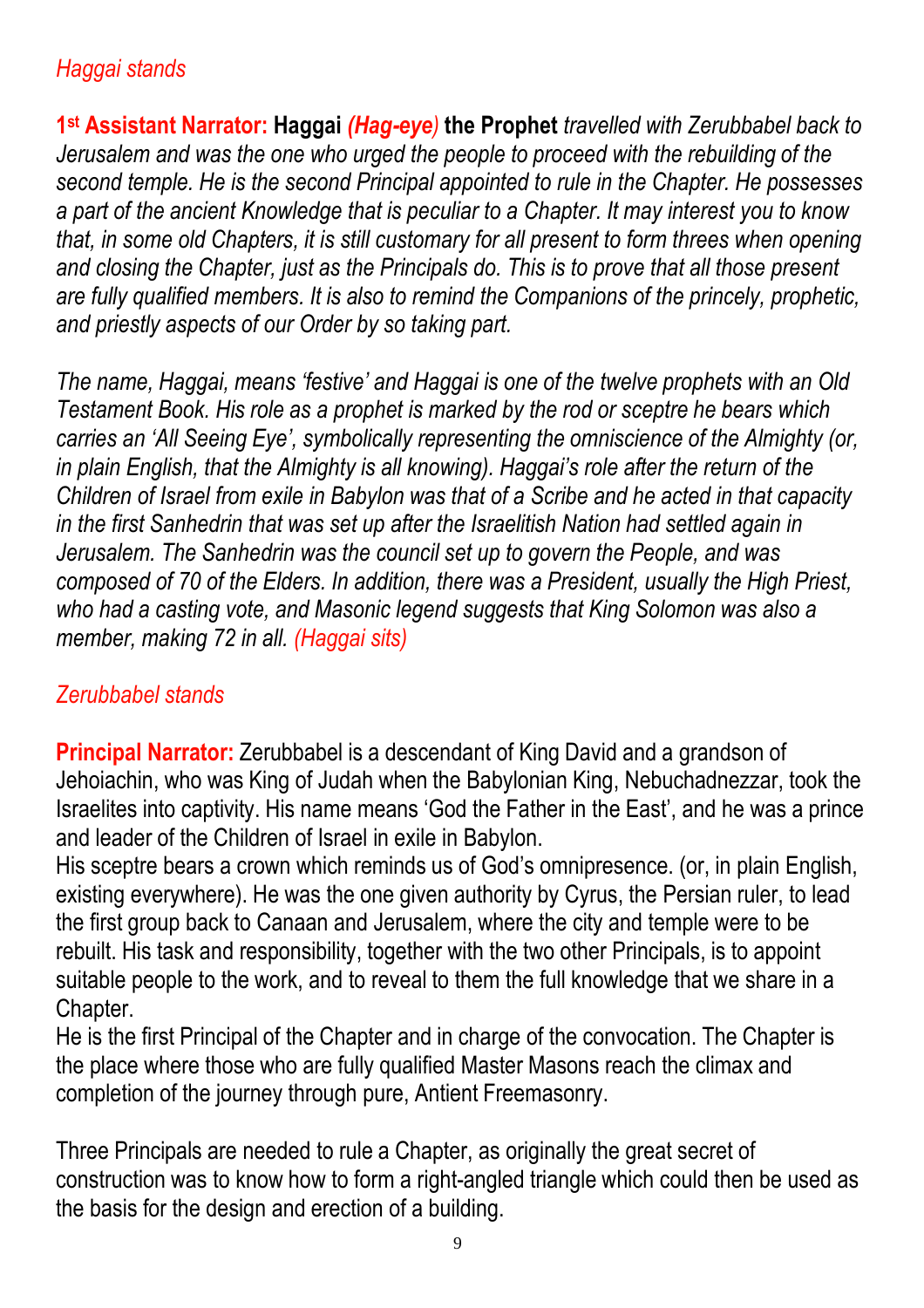This needed three participants, each with a rod or sceptre of specific dimensions, which, when joined, created the required triangular figure. This process is illustrated by the 47th Proposition of Euclid, also known as The Pythagoras Theorem, or 3: 4: 5 rule, which is depicted in the 3-box symbol on, for example, a Past Master's Collar Jewel. That is why the absence or loss of one ruler, meant that temporarily, the 'secret was lost'. It is also why the three Principals each still hold a rod or sceptre.

At this point, I would like to mention that, like the Craft, the Holy Royal Arch ceremonies are put together from a series of different legends. Joshua, according to the Bible, did not arrive at Jerusalem until some 70 years later, so he may not have sat with both Zerubbabel and Haggai in the Grand Sanhedrin. *(Zerubbabel sits)*

**2 nd Assistant Narrator: Let's now consider the significance of the Banners and Ensigns and their arrangement in the Chapter.**

**It is important to remember that the tribes of Israel were quite a formidable army. When on the march they would form themselves into a column, but when they camped in the evening, they would arrange themselves into a defensive formation with three tribes at each of the four principal compass points i.e., North, South, East and West. The purpose of this was to protect their most prized possession – 'The Sacred Tabernacle', which they placed in the centre of the camp. Each small ensign in the Chapter represents a tribe, but we arrange them only along the North and South so that the Principals have a clear view of the Sojourners.**

**Principal Narrator:** The four principal banners are usually placed behind the Principals' chairs. *(Indicate each as they are mentioned)* They show a man, to personify intelligence and understanding; a lion to represent strength and power; an ox, to denote the ministration of patience and industry; and an eagle, to display the promptness and speed with which the will and pleasure of the Great I Am are executed. These were the leading standards of the four Divisions of the army of Israel as well as an assembly point for each group of three tribes.

The order in which the principal banners are displayed, which includes the triple tau banner in the centre, is, of course, the same arrangement as used by Supreme Grand Chapter*. (sits)*

**1 st Assistant Narrator**: *In the Craft, we give many different types of salute, but we give only one in the RA, as explained earlier. When addressing the Principals, a court bow is all that is needed. (demonstrates) It is given by a brisk lowering of the head for a brief period. No other part of the body forms any part of the movement.*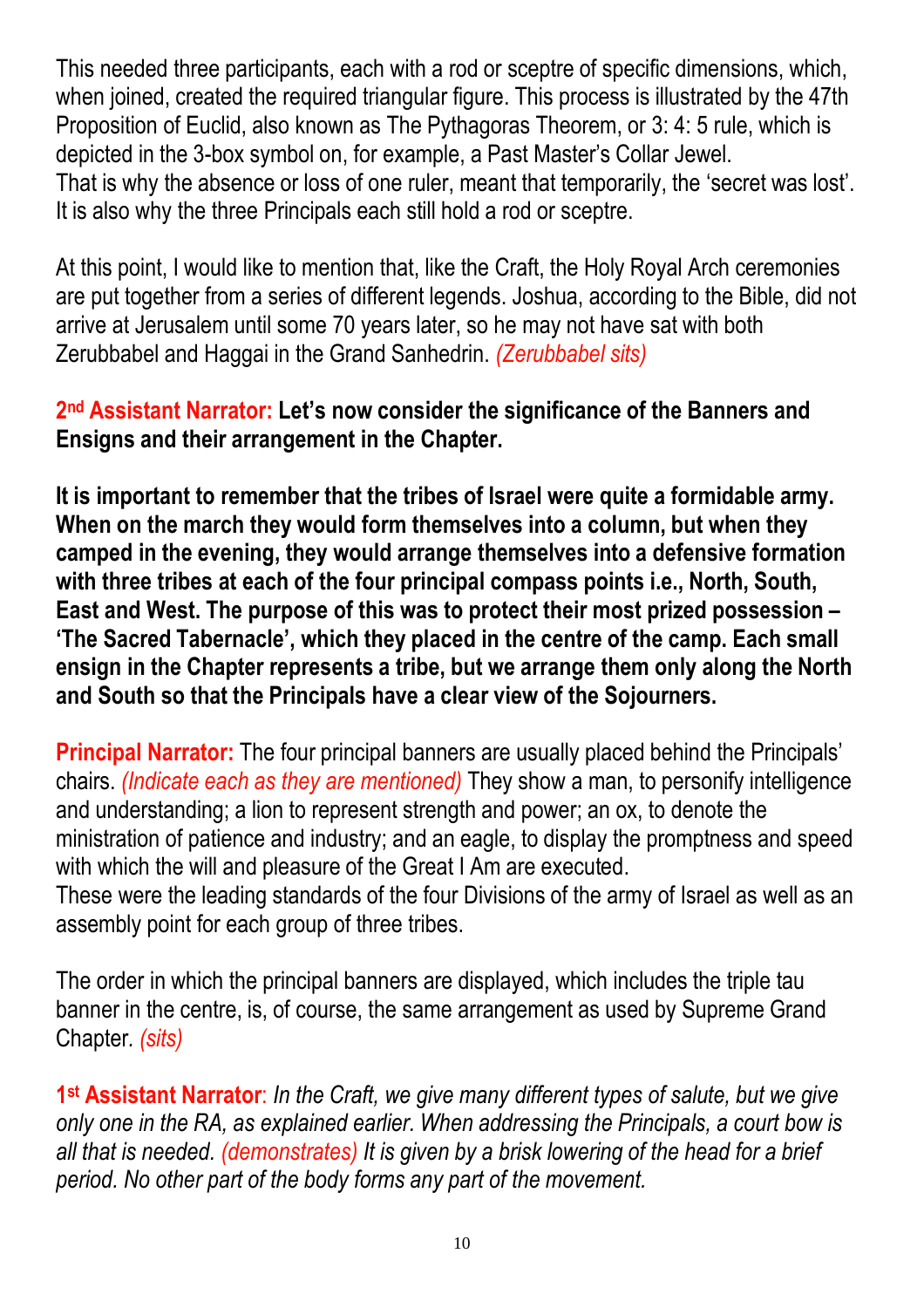*At the closing of a Chapter, when uniting in the act, F. F. F. F., the thumbs remain concealed when giving the Sign of R. in Aldersgate Ritual, while in Domatic the thumbs are shown as in the Craft Sign of Fidelity.*

**Principal Narrator:** *A question often asked is why the Principals' words are different in the opening ceremony from those in the closing.*

*The Principals, when arranged in their triangles at the opening, all say in turn:*

*"We three, do meet and agree…..etc." whilst in the closing, again in triangles, they say in turn: "We all do meet and agree…. etc."*

*Originally only Past Principals were allowed to be present in the opening, but when the rules were changed, the words at the closing were altered to reflect the fact that ALL Companions were present.*

**2 nd Assistant Narrator: The close affinity of the Craft and the Royal Arch is further emphasised by the fact that the Grand Master is automatically the First Grand Principal of Supreme Grand Chapter. Likewise, the Pro Grand Master is the Pro First Grand Principal and the Grand Secretary is also the Grand Scribe Ezra.**

**Another factor which entwines both the Craft and the Royal Arch is that you will find the Royal Arch Regulations in black edged pages of the Book of Constitutions which you should all have received at your initiations.**

**However, there are minor, but interesting, differences which not every Companion notices. For example, in Craft we often refer to "In the Name of The Great Architect of the Universe", but in the Royal Arch there is a small variation.**

**Most Excellent, would you kindly open the Charter of the Chapter and read the Title banner which appears on it.**

**Notice Companions, in Craft it is "Great" Architect of the Universe, and in the Royal Arch, it is "Grand" Architect of the Universe.**

**Principal Narrator:** There are at least 12 different rituals in use in Chapters within the Metropolitan Grand Chapter area. However, both the main ritual books, Aldersgate and Domatic, are now available in new editions, incorporating the mandatory changes imposed by Supreme Grand Chapter in 2004 and showing the 'permitted alternative' versions of the Symbolical and Mystical Lectures. The Traditional and the Permitted Alternative Versions are now shown completely separately. This is a feature which is less confusing than previous editions which interwove the alternatives within the texts.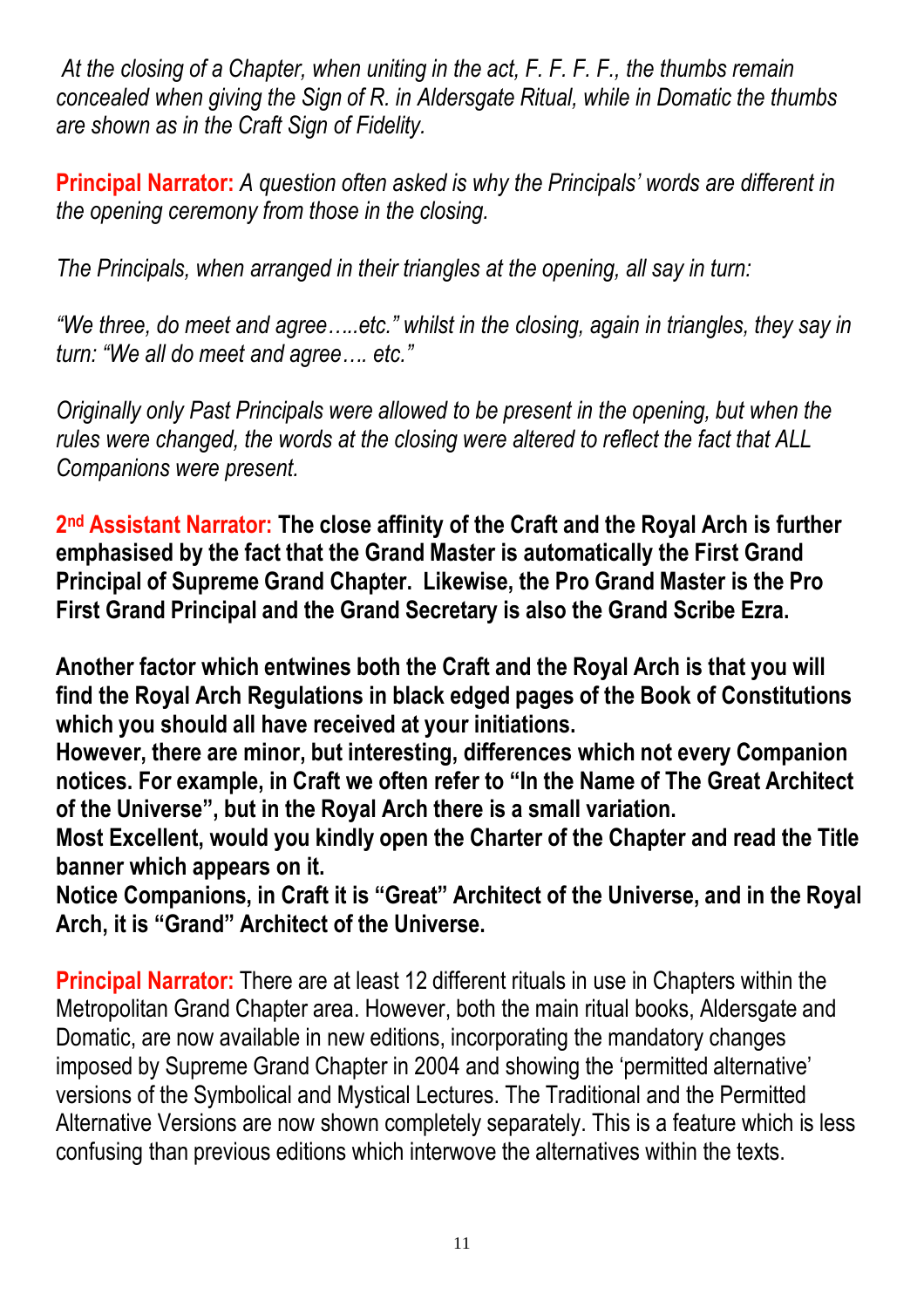Significantly, the Permitted Alternative Version is becoming more widely used nowadays and, very importantly, the suggested divisions within this version facilitate sharing the burden of learning. This enables more companions to take part in a ceremony and helps inspire a much improved ambiance at Convocations.

**1 st Assistant Narrator:** We will now explain the sequence of seven steps that are made during the Opening of the Convocation by the Principals and by the Candidate at his Exaltation, first when blindfolded, and then when he approaches the Principals to receive his regalia.

We may all recall that there are 3, 5, and 7 steps in the three degrees of Craft Masonry, which are also the steps of the winding staircase which led to the middle chamber of the Temple. The Master and his Wardens, three in number, rule a Lodge. With the addition of two Fellowcrafts, making five, they hold a Lodge. Two Entered Apprentices added to the former five make seven, and seven or more make a Lodge perfect. The Royal Arch steps follow this pattern - that is 3, plus 2, plus another 2, making seven steps in all. Also 5 Companions can hold a meeting, but 7 companions must be present to undertake an exaltation, as laid down in the "Information and Guidance for members of the Craft" Excellent Companion *(insert name of 2<sup>nd</sup> Assistant Narrator)* will you please explain and demonstrate further.

*The 2 nd Assistant Narrator then demonstrates proceeding to the East by 7 steps, halting and bowing at the 3rd, 5th, and 7th steps, and explaining the differences in Aldersgate and Domatic approaches as he does so. In Aldersgate, the steps are incomplete at each bow, while in Domatic the step is completed so that the feet are together at each bow. Note that this is a proper bow NOT a court bow.*

*This is also the reverse of the steps taken by the Principals when opening the Chapter, as in Domatic they leave their steps incomplete for each word, and in Aldersgate they close the feet together before each word. Do not go past the pedestal for the third bow.*

### *THE FOLLOWING IS FOR PRESENTATIONS TO METROPOLITAN CHAPTERS ONLY*

**Principal Narrator:** ME and Companions, Thank you for your kind attention. We should like to end our presentation today with a call to action in this, your Chapter *(name & number given here)*, on two particular counts, some of which you may already be implementing. First, please try to involve as many Companions as possible in your ceremonies by taking advantage of the suggested divisions in the ritual now laid out in the latest Ritual Books. This will improve everyone's knowledge of this beautiful Order, help you all work together, and greatly add to the general enjoyment of the meeting.